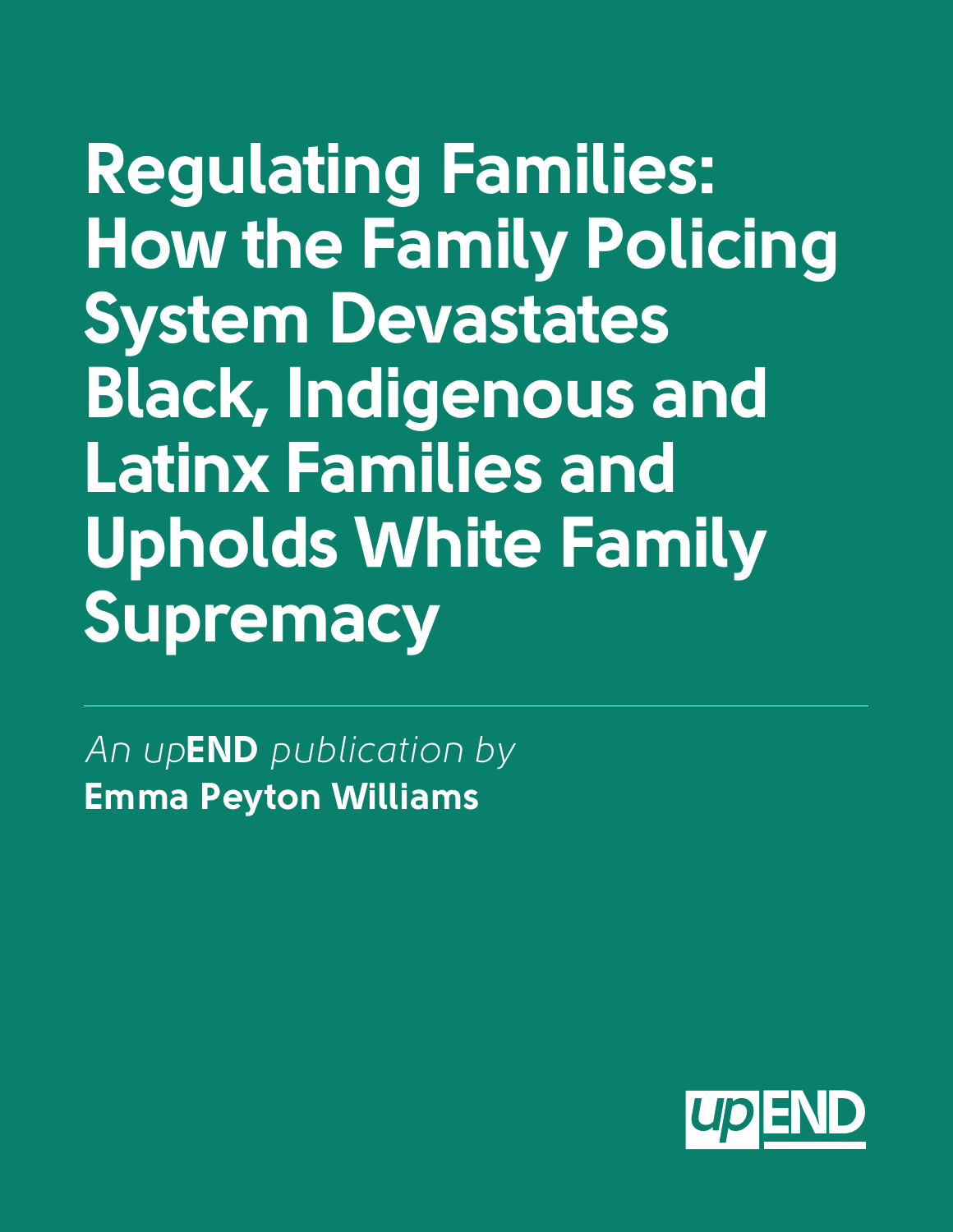

#### **Table of Contents**

*Introduction 3*

*Chattel Slavery 1619 – 1865 5*

*Native American Youth: Indian Boarding Schools and Child Removal 1880s – 1950s 6*

*Neoliberal Policy History 1970s – 1997 7*

*Understanding Racialized Crime Acts and the Prison Nation 8*

*Examining the Concurrent Decline of the Welfare State 8*

*The Impacts of the Neoliberal Policy Regime: Regulating Black Families 10*

*How Black Families' Fragmentation Upholds White Families' Supremacy 10*

*Family Separations at the U.S./Mexico Border 2017 – Present 11* 

*Regulation Today 12*

*Moving Beyond Regulation and Family Policing 14*

*Endnotes 15*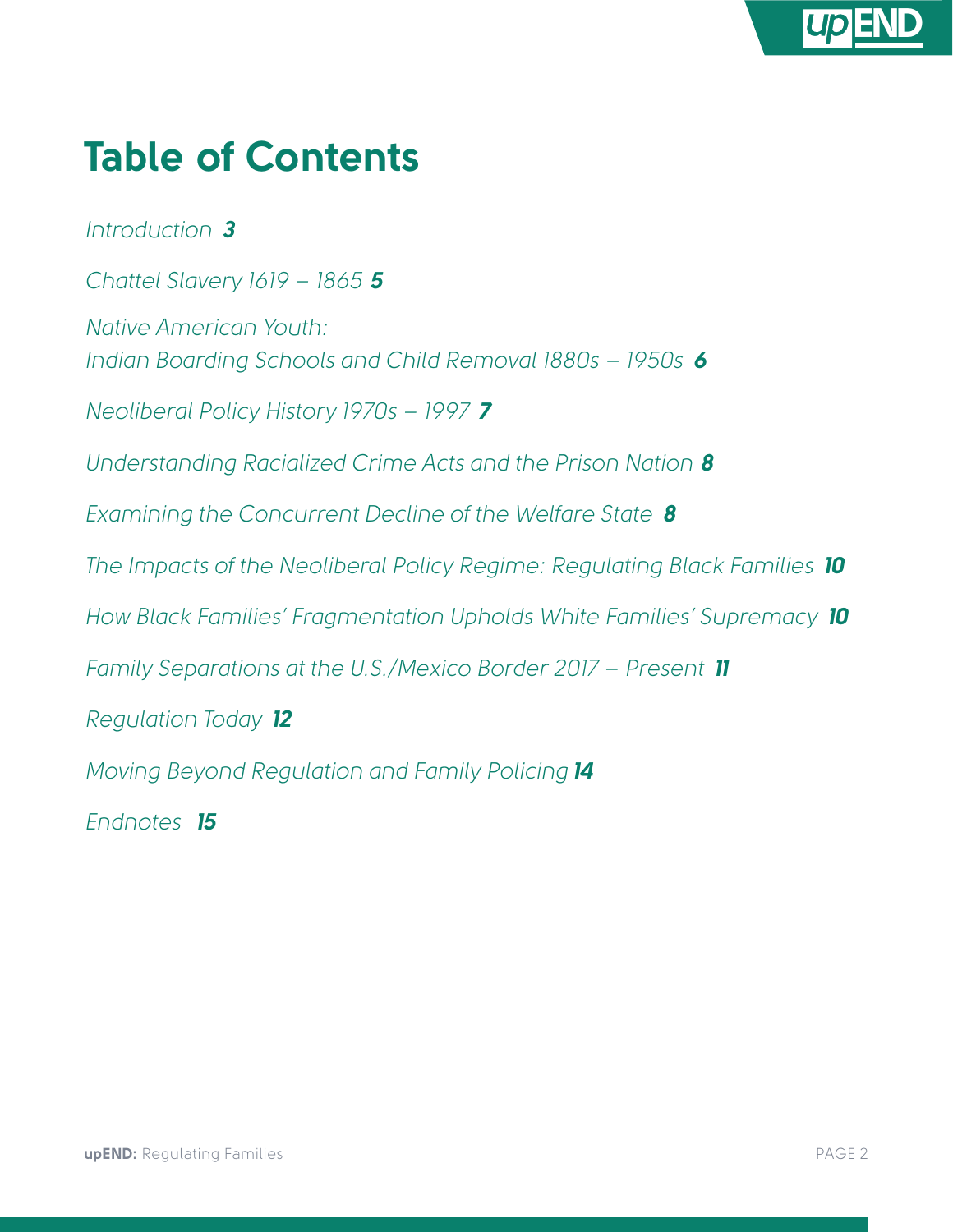**"We are told that the police are the bringers of justice. They are here to help maintain social order so that no one should be subjected to abuse. The neutral enforcement of the law sets us all free. This understanding of policing, however, is largely mythical. American police function, despite whatever good intentions they have, as a tool for managing deeply entrenched inequalities in a way that systematically produces injustices for the poor, socially marginal, and nonwhite."**

 *–* Alex Vitale in *[The End of Policing](https://www.versobooks.com/books/2426-the-end-of-policing)*

At the upEND Movement, we examine how policing manifests in the child welfare, or family [policing,](https://upendmovement.org/family-policing-definition/) system. The family policing system "polices" in three main ways: surveillance, regulation, and punishment. These practices predate the founding of the formalized family policing system. In fact, the practice of White elites surveilling Black, Indigenous, and Latinx parents, using the threat of child seizure to incentivize their compliance, and removing their children predates the founding of the United States.<sup>1</sup> The separation of families has historically been used as a way to regulate Black people, Indigenous people, and Latinx migrants' behavior, upholding the supremacy of the White family by measuring Black, Indigenous, and increasingly Latinx families against a White and wealthy standard of "good parenting" or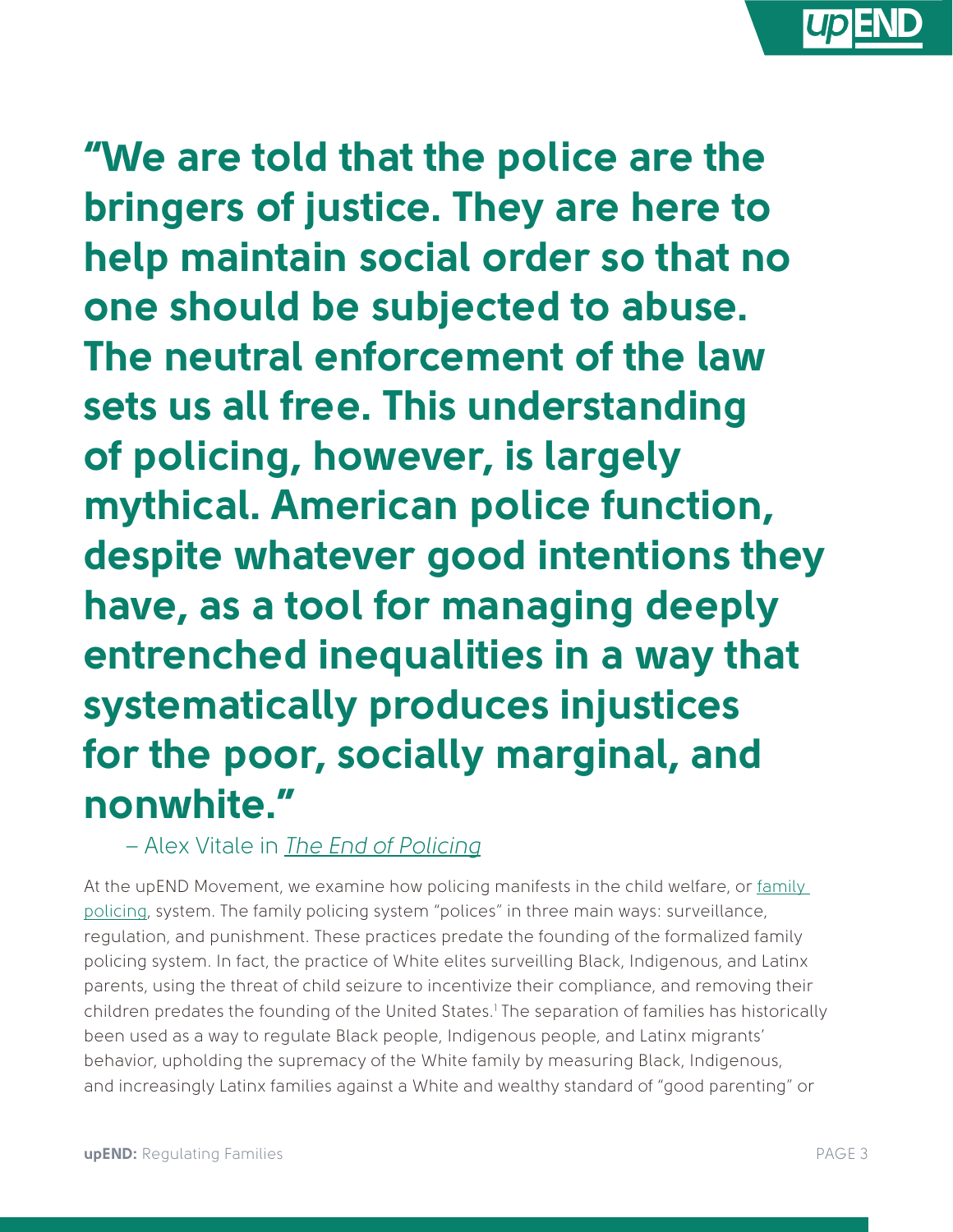

"healthy families."

Present-day child seizure by the family policing system has much in common with child seizure that took place during human chattel slavery, at Indian boarding schools, and presently at the United States-Mexico border. When child seizure originated with chattel slavery, the practice was explicitly justified with anti-Black racial logic (e.g., Black people were deemed subhuman and treated as property, and thus they did not have human rights like custody of their children). As we've evolved to reach an era that the White [dominant culture falsely](https://www.naacpldf.org/wp-content/uploads/Post-Racial-America-Not-Yet_Political_Participation.pdf)  [deems "post-racial" or "color blind"](https://www.naacpldf.org/wp-content/uploads/Post-Racial-America-Not-Yet_Political_Participation.pdf) <sup>2</sup> due to conformist advances of people of color, the racism of the family policing system's child seizure policies is no longer explicit, it has become more discreet. The way that custody is now policed is much more insidious and framed to blame poor parents for their own poverty and Black, Indigenous, and Latinx parents for their own nonconformity with perceived White cultural parenting norms.

Today, regulation is the practice of altering Black, Indigenous, and increasingly Latinx parents' behavior, cultural norms, and parenting practices to mimic those of White and wealthy parents. This is a practice of social control, grounded in the idea that Black and increasingly Latinx parents are unintelligent, dangerous, unclean, deviant, and criminal, and that Indigenous parents are ill-equipped, culturally backwards, substance-dependent, and poor. Throughout the U.S. history of family separation and regulation, this practice has been reinforced through the strategic employment of "personal responsibility" rhetoric that construes an individuals' "fitness" to be a parent as a matter entirely within their control, unrelated to external factors like the neoliberal regimes or surveillance states that those parents live in. This forces parents to internalize dominant messaging about what is an acceptable job, communication style, or partner, and results in compliance with the family policing system's demands. When examining the contemporary family policing system, it is essential to contextualize its current practices within this 400+ year lineage and recognize how this history still manifests in the family policing system today.

#### **Chattel Slavery 1619 – 1865**³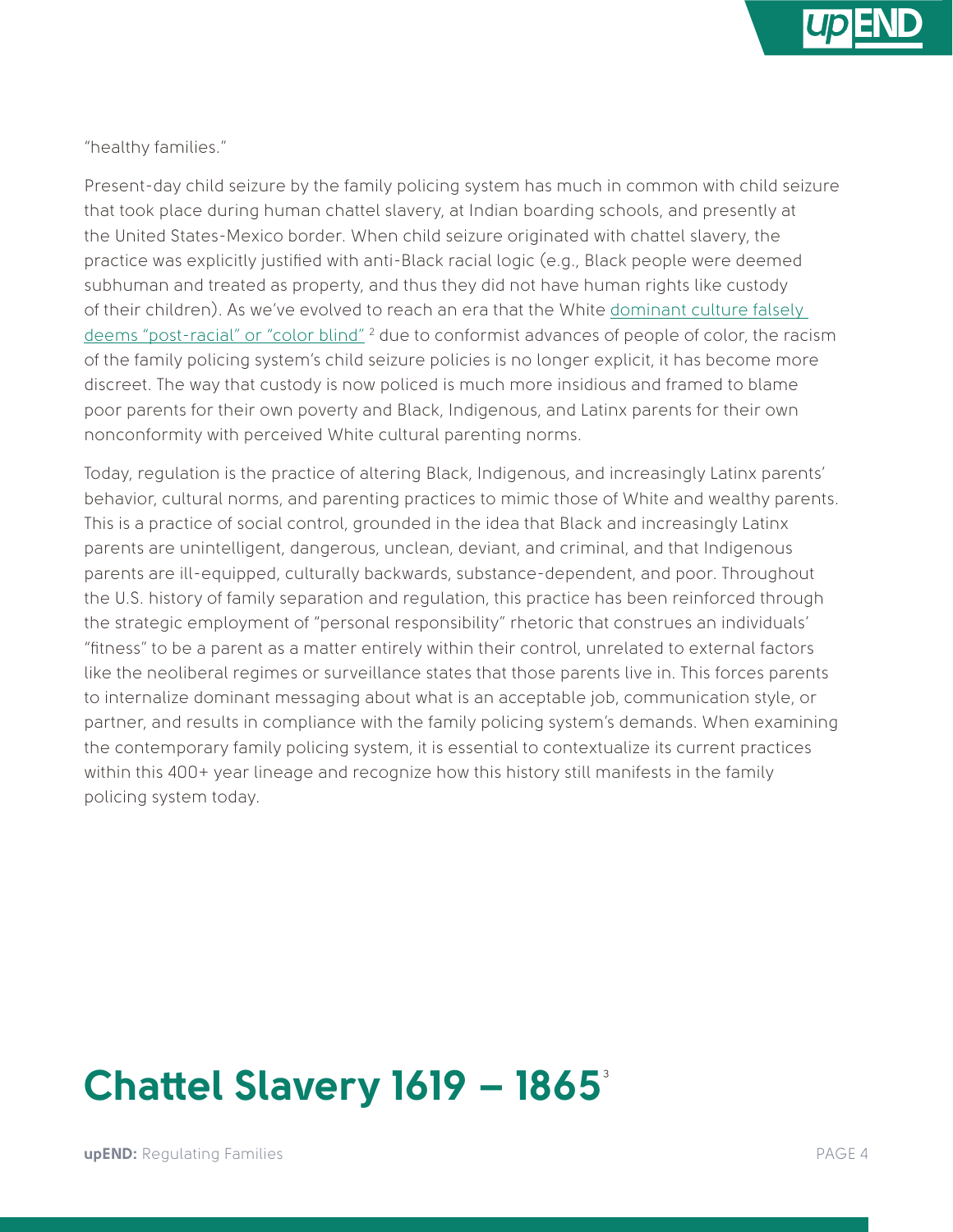

The U.S. legacy of a White ruling class removing children from low-income parents of color and separating marginalized families began with the practice of human chattel slavery, which reached what is now known as the United States in 1619. Viewed as property, enslaved Africans were not afforded the same rights to family unity as White enslavers. This reality, paired with racial demographics of the family policing system presently,<sup>4</sup> indicate that both then and now, Black families experienced the damage of child removal and family separation at disproportionate rates.

As a result of the conditions of their bondage, enslaved children lived in constant fear of removal from their families; their anxiety was evidence of the precariousness of the Black family, and the longstanding trauma that Black families in the United States have endured. Enslaved parents felt anxiety about family separation, which they passed onto their enslaved children – this anxiety continued intergenerationally and persists to this day.<sup>5</sup> Families that come in contact with the family policing system experience a new iteration of the trauma that previous generations experienced – the stability of their family is uprooted, and family members are forced to fight for their family's unity.

Then and now, Black families are precarious, as they are disproportionately likely to be intervened upon by the family policing system. In 2020, Black children made up 25 percent of youth in foster care, despite comprising only 15 percent of the national child population.<sup>6</sup> In response to this precarity, Black parents are often forced to comply with dominant White systems. The family policing system requires parents go through lengthy and convoluted processes to attempt to regain custody. While enslaved parents had to endure their bondage, strategically utilizing compliance and "good behavior" to avoid being sold and separated from their children, (disproportionately Black) parents involved with the family policing system have to prove the legitimacy of their right to custody by demonstrating their "fitness" as parents by jumping through the hoops imposed by their service plan. Black parents involved in White supremacist systems from 1619 to present have had their behavior regulated and have had to demonstrate their compliance with these systems to preserve the unity of their families.

#### **Native American Youth:**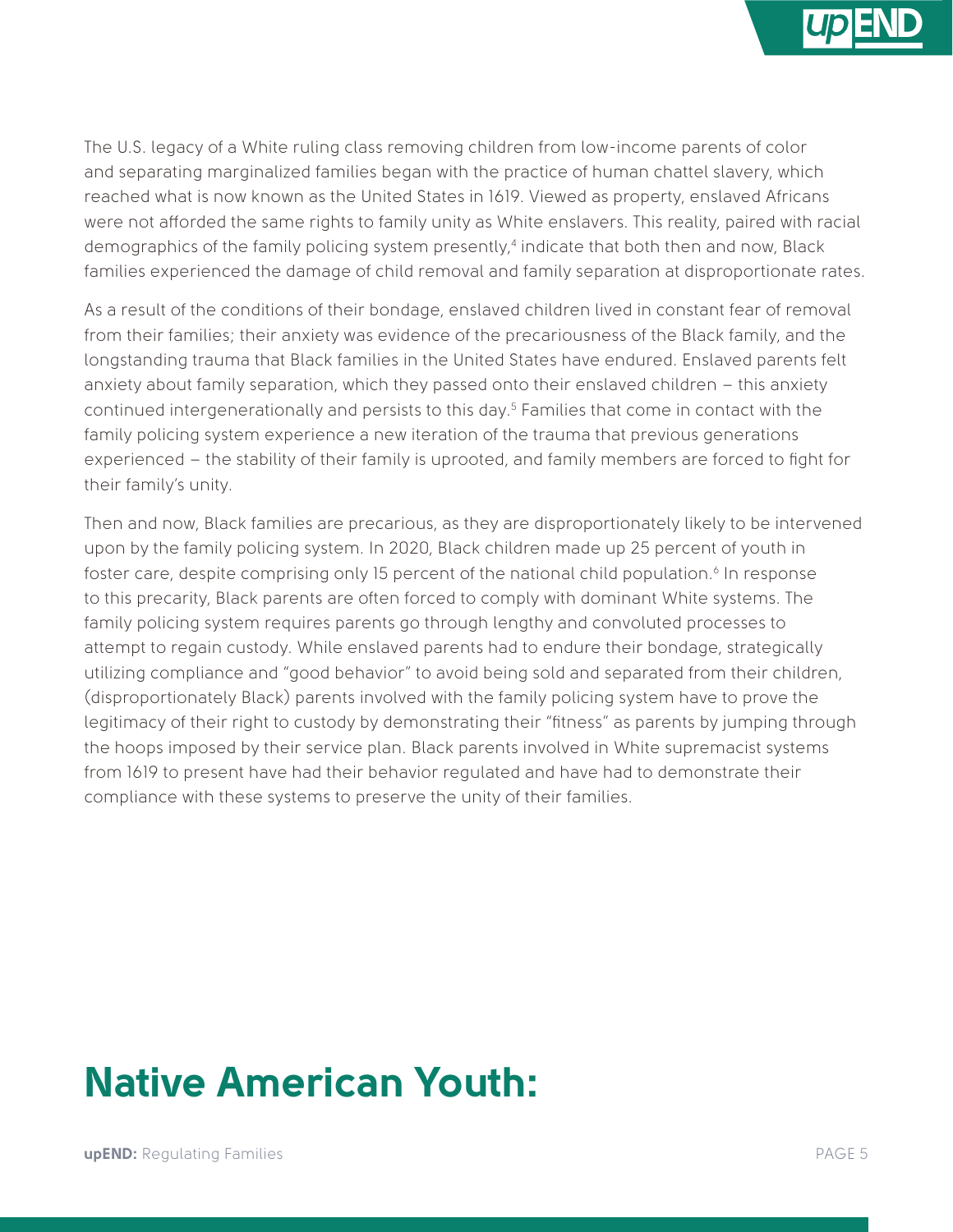

## **Indian Boarding Schools and Child Removal 1880s – 1950s**

The removal of Native American youth from the inception of Indian boarding schools in the 1880s through their decline in the 1950s was a tool to dismantle Native American cultural values, religions, and ways of living and institute White cultural standards. The title of Captain Richard H. Pratt's now infamous 1892 speech "Kill the Indian, Save the Man"7 indicated that instead of supporting a physical genocide of "men," he advocated for a cultural genocide of "Indians," regulating Indigenous people's identities by requiring them to embrace White behaviors and cultural norms. Famous photos like [these](https://carlisleindian.dickinson.edu/teach/analyzing-and-after-photographs-exploring-student-files) show the impact of this cultural genocide, and the way it imposed strict White expectations of "normalcy" on Native American youth by forcing children into garments that were common of Whites and westerners, cutting boys' long hair off, and prohibiting the practice of Indigenous religions or languages.





addition to teaching Native American children White settler-colonizer culture, Indian boarding schools also denied parents the opportunity to pass their own cultural values onto their children. These schools constructed White supremacist institutions and their staff as superior caretakers to the children's own Indigenous families. Much like family separations throughout enslavement, Indian boarding schools were undeniably traumatic for parents and children alike. Recent retrospectives<sup>8</sup> indicate that there was rampant physical, mental, and sexual violence throughout these facilities. By denying parents the opportunity to socialize their own children and exposing children to intensive violence, Indian boarding schools caused intergenerational trauma,<sup>9</sup> similar to that experienced by people who were enslaved.<sup>10</sup>

After terminating tribal recognition for 109 tribes and transferring jurisdiction of Indian affairs from federal to state governments around the 1950s Native Americans became more dependent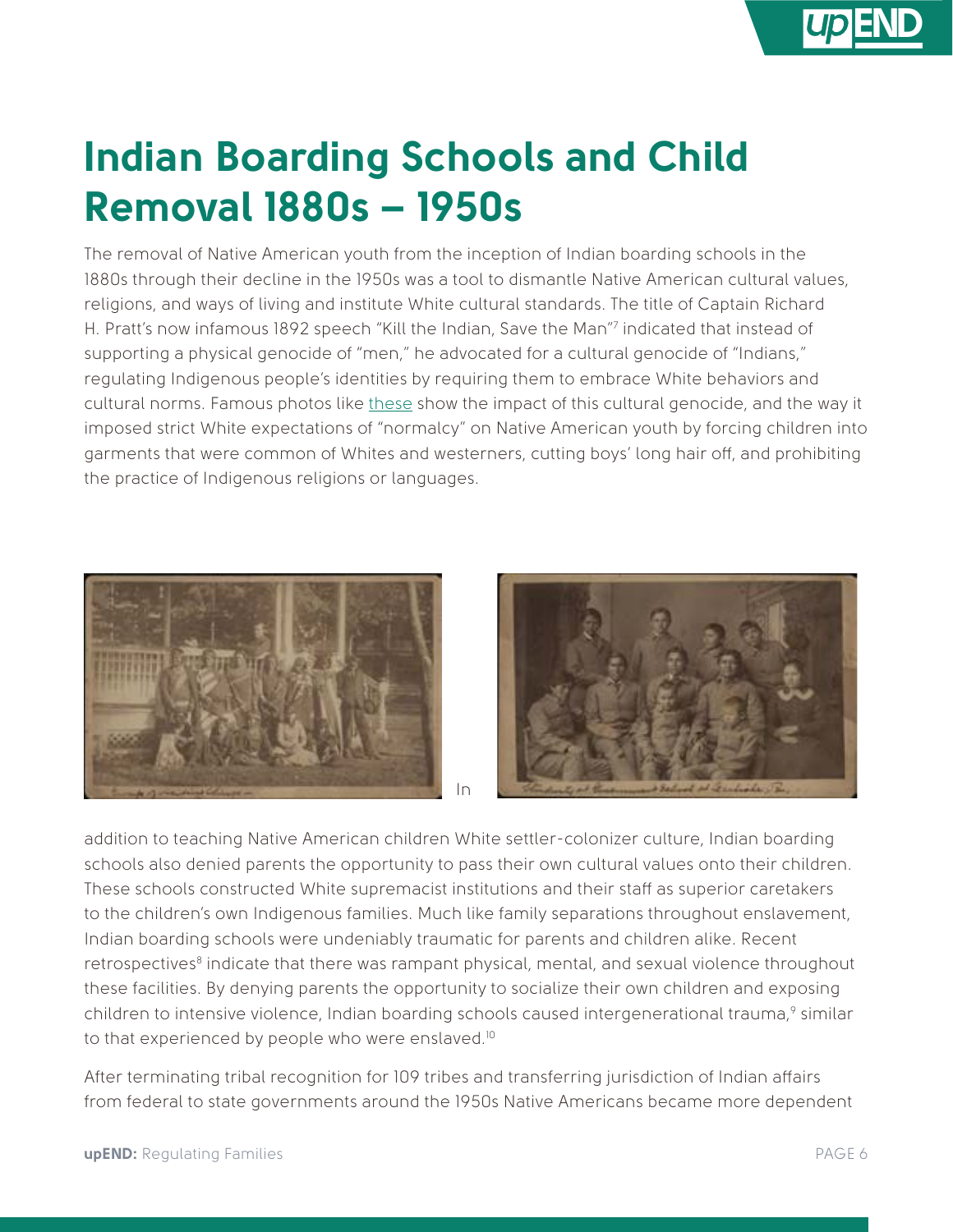

on welfare. Native Americans' financial insecurity was then used to justify the removal of Native American children by the family policing system at alarming and disproportionate rates. In response to this child removal crisis, the Indian Child Welfare Act (ICWA) was passed in 1978. This act was Congress's first acknowledgment that the impacts of the Indian Adoption Project – and the longer history of displacing and dismantling families – was detrimental, but this acknowledgment did not bring resolution. Indigenous children are still removed from their homes at disproportionate rates, and the question of saviors versus captors was raised again in a 2013 Supreme Court case. In Adoptive Couple v. Baby Girl, a White family adopted a multi-racial baby who had Cherokee heritage, despite the objections of her Cherokee father. Scholar Alyosha Goldstein argues that ["Adoptive Couple](https://www.jstor.org/stable/43823185?seq=1), and the protracted legal and jurisdictional struggles in its wake, has much to do with the reassertion of White heteronormative rights to possess and to deny culpability for the ongoing consequences of colonization and multiple forms of racial violence in the present moment." $\frac{1}{10}$  Much of the public – and the Supreme Court's ultimate decision – were in support of the White adoptive parents. This recent example demonstrates that this understanding of White adoptive parents as generous baby-savers, as opposed to actors in perpetuating a larger cultural genocide, persists today.

### **Neoliberal Policy History 1970s – 1997**

From chattel slavery to the present day, the White U.S. government has systemically dismantled Black families, rendering them disposable and undeserving of resources. A series of policy decisions between 1970 and 1997 and recent data regarding the impacts of said policies demonstrate how a neoliberal policy regime crafted by the federal government built up the United States prison nation through crime acts and hindered social service access for low-income people of color through child welfare acts. These policies destabilized Black families, incarcerating Black people at disproportionate rates and constructing low-income Black people as unfit parents, resulting in the removal of Black children and their placement in the care of White foster parents. Particularly, these policies reflected a neoliberal shift away from social service provision towards a system that emphasized "personal responsibility." Instead of identifying White supremacist systemic injustices as legitimate barriers to effective parenting, this neoliberal policy regime criminalized Black people and constructed the struggles of low-income parents of color as their own individual fault, making the idea that Black people are inherently inferior parents hegemonic and bolstering support for programs that altered Black parents' parenting.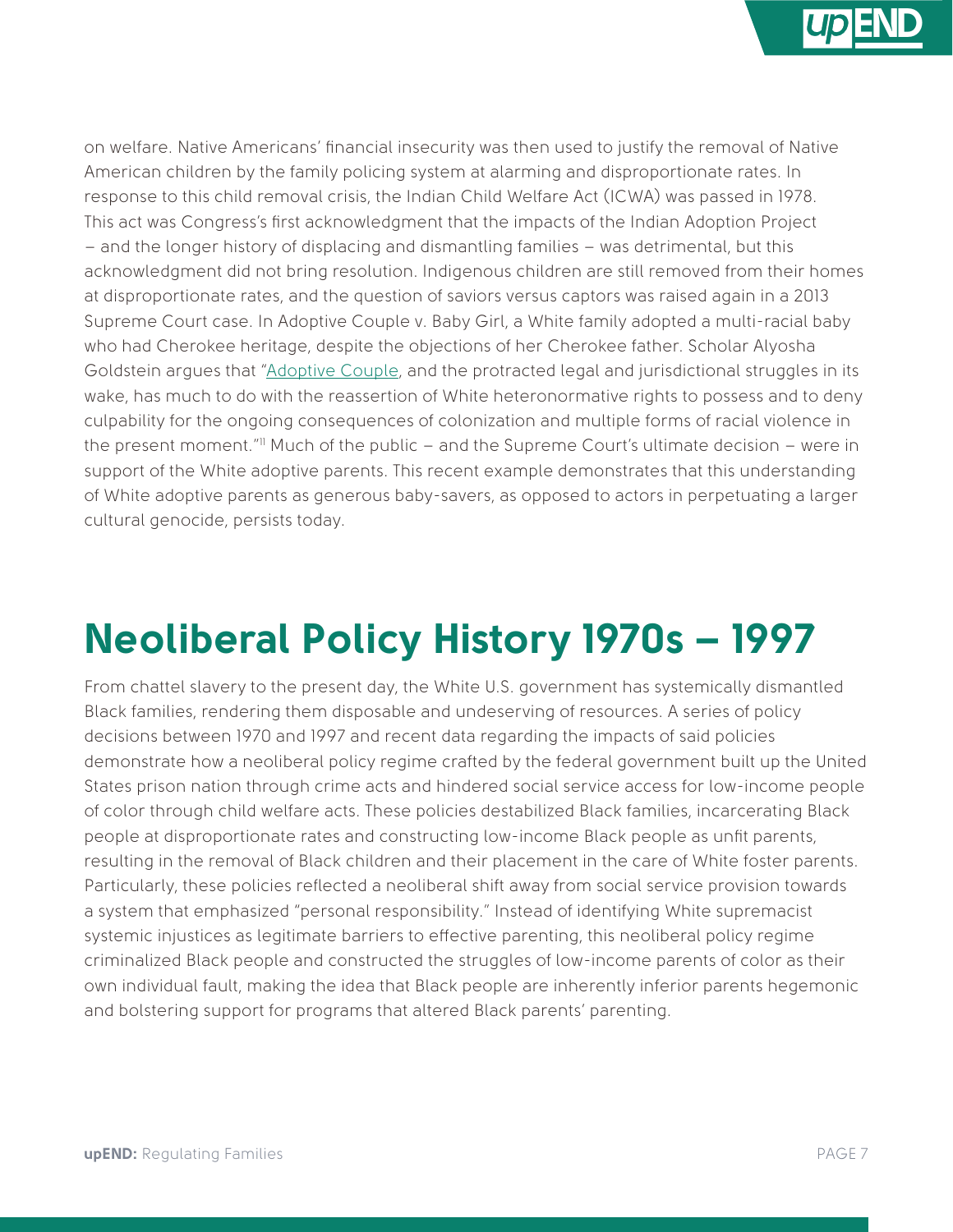

# **Understanding Racialized Crime Acts and the Prison Nation**

Three acts from the 1970s through the 1990s characterized the racially biased and increasingly punitive neoliberal approach to crime, which disproportionately impacted Black people. Though neoliberalism is a wide-reaching system with vast impacts, its effects on the U.S. prison nation manifested through the 1970 Controlled Substances Act, the 1986 Anti-Drug Abuse Act, and the 1994 Violent Crime Control Act. As a result, this era saw rapid growth in which offenses were criminalized, how severely they were criminalized, and the population of prisons. The rhetoric of the 1986 Anti-Drug Abuse Act made the racialized dimension of neoliberalism especially salient by inordinately punishing crack offenses (which were associated with Black drug users) to cocaine offenses at a rate of 100:1.<sup>12</sup> This overemphasis on the impacts of crack cocaine as opposed to other formulations was reflected in the national panic over "crack babies,"13 children who were supposedly born victims of their Black mothers' "immoral" drug use. Black communities faced hyper-criminalization both socially and physically.

Amongst other impacts, these policies contributed to an unprecedented proliferation of incarceration rates as the U.S. prison population reached the largest in the world.14 Eric Schlosser described this, setting the scene in his 1998 The Prison-Industrial Complex – "In the mid-1970s the rate [of incarceration] began to climb, doubling in the 1980s and then again in the 1990s."<sup>15</sup> Schlosser goes on to highlight that Black men were disproportionately incarcerated throughout this period.<sup>16</sup> The neoliberal crime control policy regime stemming from the 1970s created an incarceration epidemic<sup>17</sup> that continues to plague Black Americans to this day,<sup>18</sup> both through the systemic removal (via incarceration) of Black parents from their families and through the ideological construction of Black people as criminals. This mental and physical criminalization of Black people laid the groundwork that justifies the regulatory practices in the contemporary family policing system.

## **Examining the Concurrent Decline of the Welfare State**

Simultaneously, this neoliberal policy regime altered child welfare policies, shifting the focus from a "helping" system to a punishment and family separation system, which also disproportionately impacted Black families. More aligned with the "helping" approach, the 1980 Adoption Assistance and Child Welfare Act allocated \$3.3 billion to a federal matching fund for state social services,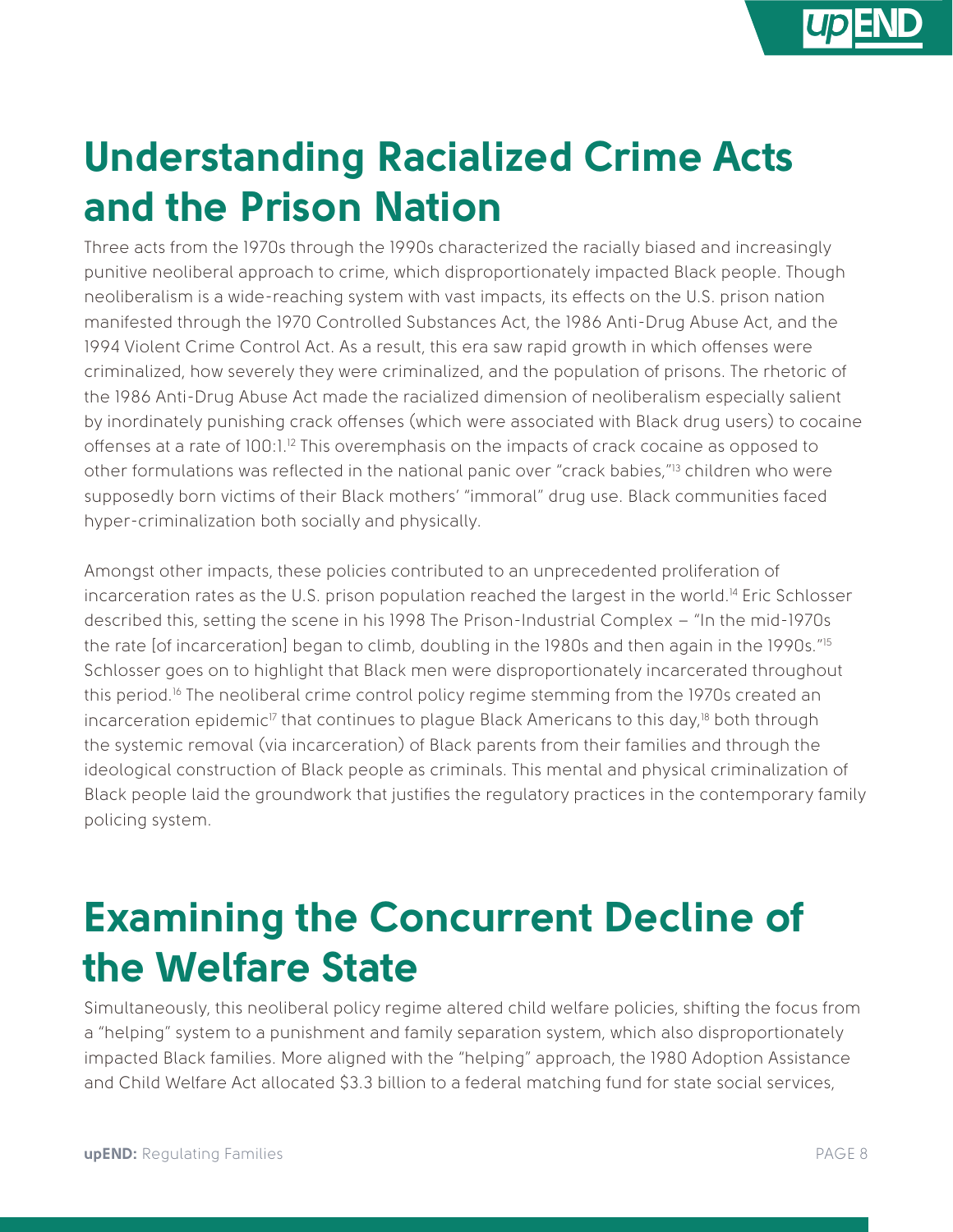

vastly enhancing the capacity of the child welfare system to aid families in poverty. The 1980 act worked to remedy the troubling history of federal subsidies given to states with high foster care populations, which incentivized child removal without any good faith family preservation efforts.19 Instead this 1980 bill bolstered and encouraged family reunification services. The Adoption Assistance and Child Welfare Act reflected a more liberal and less regulatory welfare approach: supporting families who struggle to get by in a system that deems wealth a prerequisite to successful parenting. But this open-handed child welfare program did not withstand Reaganomics. Reagan's presidency and his undermining of the Adoption Assistance and Child Welfare Act represented the end of the "helping" approach to child welfare, curtailing a broad social service system that would have supported impoverished families, instead implying that it was parents' own responsibility to achieve success regardless of the dearth of resources available to them.

The following 1997 Adoption and Safe Families Act (ASFA) put into law a more punitive, removalfocused approach, eroding the 1980 focus on family reunification in favor of a response that punished "noncompliant" parents with the termination of their parental rights. ASFA required the termination of parental rights for any parent whose child spent 15 of the most recent 22 months in foster care. Given the Reagan and Clinton administrations' gutting of welfare services, low-income families were without help and experiencing heightened poverty and income inequality.<sup>20</sup> As children were removed in response to parents' inability to materially provide for their children, the window of opportunity for regaining custody narrowed. A decline in welfare services correlated to an increase in child removal, which was justified by framing impoverished parents' inability to access social services as child neglect. As a result, parental rights are terminated and children are swiftly adopted by families who would not need to access welfare in the first place – predominantly White and wealthy people.<sup>21</sup> The ASFA put into policy the Reagan-era undercutting of child welfare, leading to the fragmentation of welfare-dependent families.

Concurrently, the aforementioned crime acts criminalized a wider array of offenses, accelerating rates of incarceration and lowering the threshold for deeming someone "criminal," making narratives of Black deviance even more wide-reaching. The window for regaining custody of one's child shrunk, as did access to social services<sup>22</sup> which can make regaining custody more feasible, such as food stamps, public housing, etc. These cutbacks made it less and less possible for parents of color to prove their parental capabilities to the state, which meant that complying with interventions from the start and conforming to efforts to regulate their parenthood became even more urgent. White and wealthy parents who did not need to adapt their behavior to prove their parental capabilities were able to adopt those children.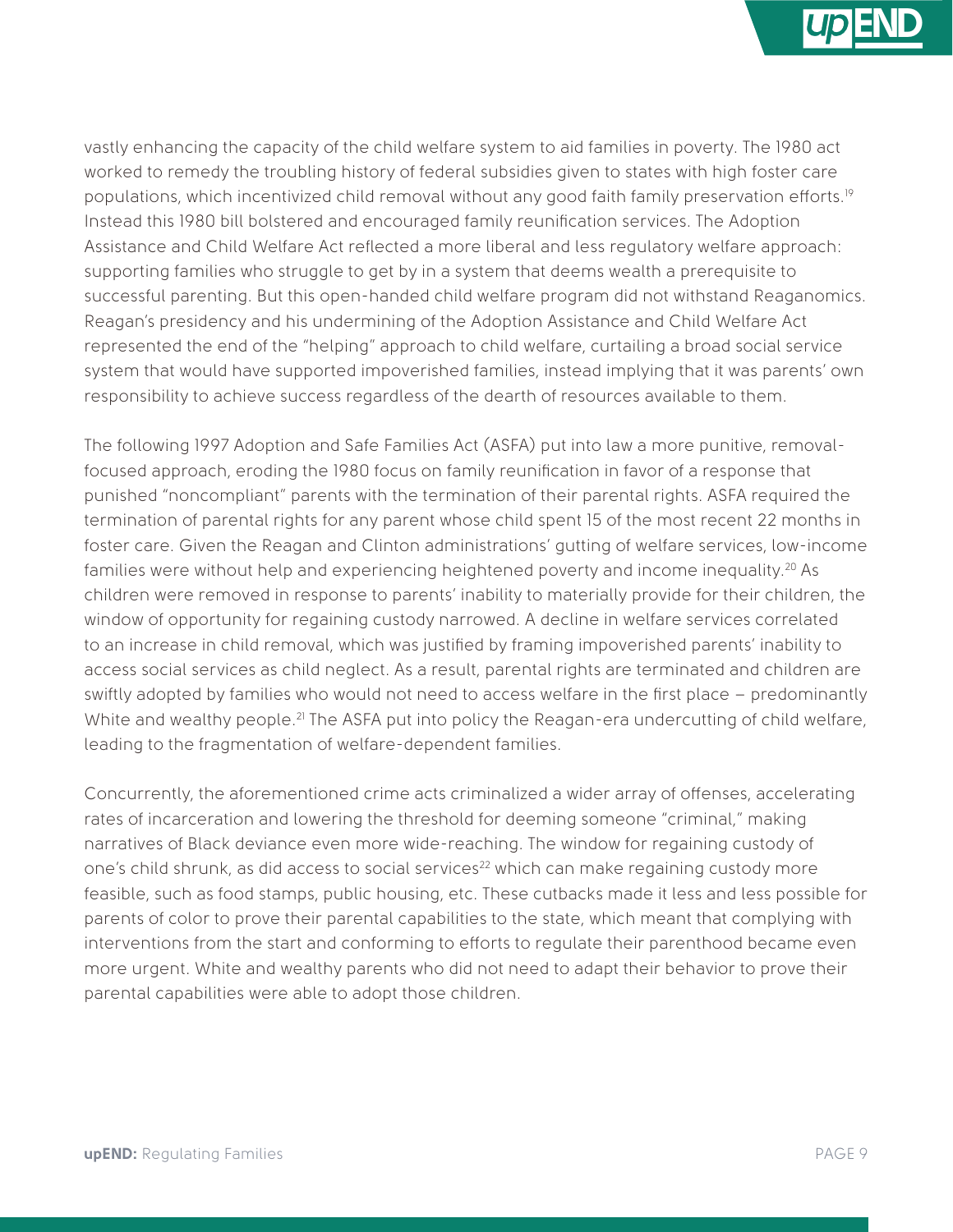

# **The Impacts of the Neoliberal Policy Regime: Regulating Black Families**

In Shattered Bonds: The Color of Child Welfare, legal scholar Dorothy Roberts discusses the impacts of neoliberal ideology on Black parents, commenting on the tangible harms of the neoliberal "personal responsibility" ideology.23 Roberts explains, "because the system perceives [...] harm to children as parental rather than societal failures, state intervention to protect children is punitive in nature."<sup>24</sup> She highlights that in order to rationalize a system that accelerates terminating parental rights, the state must blame inadequate parents instead of its own policy failures. As a result, government efforts to promote safe families culminate in using the family policing system to regulate individual parents' behavior as opposed to promoting a wide-reaching social safety net. Through a series of stipulations like parenting classes, alterations to a family's home, mandated therapies, and supervised parental visits, parents race to prove their efficacy and worthiness of their rights to their children. This implies that those parents who do not meet the incredible burden that the family policing system places on them are deserving of losing their parental rights and thus, the dismantling of their family is naturalized through the criminalization of their own "deficiencies."

### **How Black Families' Fragmentation Upholds White Families' Supremacy**

Shattered Bonds describes how White families are reinforced through systemic advantages and less discrimination. Black families are less likely to receive reunification services than White families, Black children are disproportionately represented in foster care, and children in foster care are inordinately likely to be incarcerated.<sup>25</sup> The relocation of Black children to White families upholds White supremacist stereotypes about White people's superior parenting capabilities. This cycle perpetuates the neoliberal "personal responsibility" ideology by relocating those children born to parents who the state deems unfit to the homes of parents presumed to be more qualified, which in practice is White and wealthy parents. Through this practice of criminalization and separation, the state deems White people to be more proficient and more deserving parents. Practicing child welfare in a neoliberal state is intrinsically linked to a prison nation which treats Black families as though they are disposable and valorizes the White family.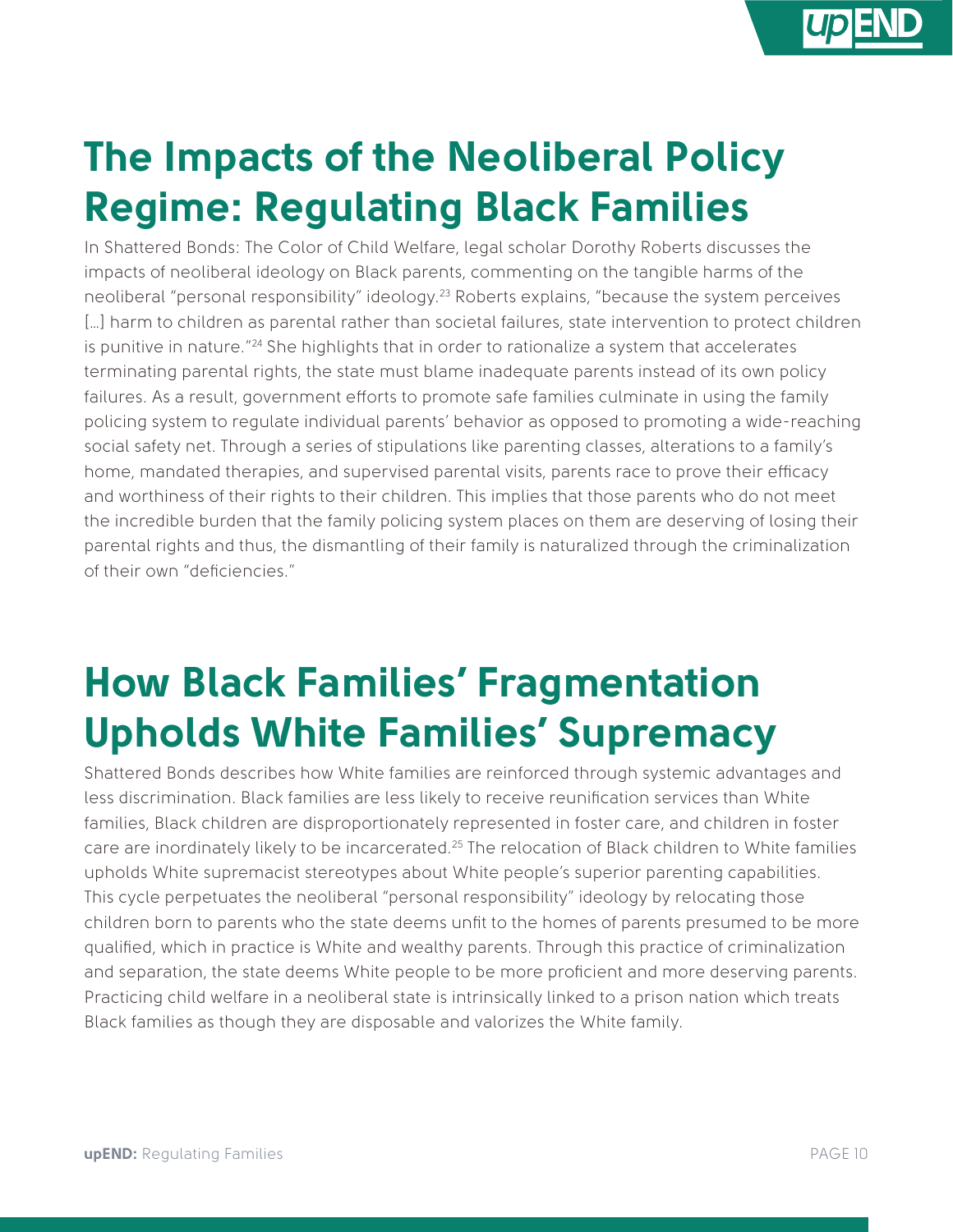

# **Family Separations at the U.S./Mexico Border 2017 – Present**

In July of 2017, when the Trump administration began separating children and parents at the U.S./Mexico border and instituting a "zero tolerance" policy on immigration, public discourse about what rights parents had to their children and what constituted a "good parent" erupted. Conservatives argued that those who crossed the U.S./Mexico border without documentation were criminals,<sup>26</sup> and that by acting "unlawfully" they endangered their children and forfeited their parental rights. By removing children from their parents' custody and failing to provide any clear documentation that would ensure their smooth reunification, the Trump administration implied that Latinx migrant parents were unfit. In 2018, Trump defended his family separation policy, stating "if [migrants] feel there will be separation, they don't come."27 In this statement, Trump patently acknowledges that he is using separation of undocumented immigrant families as a threat to regulate migrants' behavior and discourage subversion of U.S. immigration policy. This goes handin-hand with racist messaging that painted Latinx migrants as criminal, $28$  contrasting them against the White standard of "responsible" parents as law-abiding and neutral, not subversive, to the state.

In their poignant analysis of this practice and its resultant implications, Adela C. Licona and Eithne Luibhéid argued that:

The forced separation of migrant families at the border fits into the United States' long history of treating enslaved families as property whose members can be sold away from one another; forcing Native American children into boarding schools designed to violently strip away their language, culture, identity, family and community ties; [and] immigration policies designed to prevent immigrants of color from settling and forming families (45-46).<sup>29</sup>

Licona and Luibhéid contextualize family separations at the U.S./Mexico border within this larger project of cultural genocide. By stripping children from marginalized backgrounds of access to their parents, Immigration and Customs Enforcement (ICE) also severs children's connections to their cultural heritage, preventing the continued development of these distinct cultural identities within the U.S.

Later in 2018, Trump signed an order halting his policy of family separation<sup>30</sup> after widespread public outcry about ICE's failure to adequately track detainees to make reunification of families possible. However, family separations persisted<sup>31</sup> due to a technicality through which children can be removed if parents are deemed "unfit to care for a child" by border patrol agents. As a result, some children languish in detention facilities with substandard qualities of living,<sup>32</sup> and others are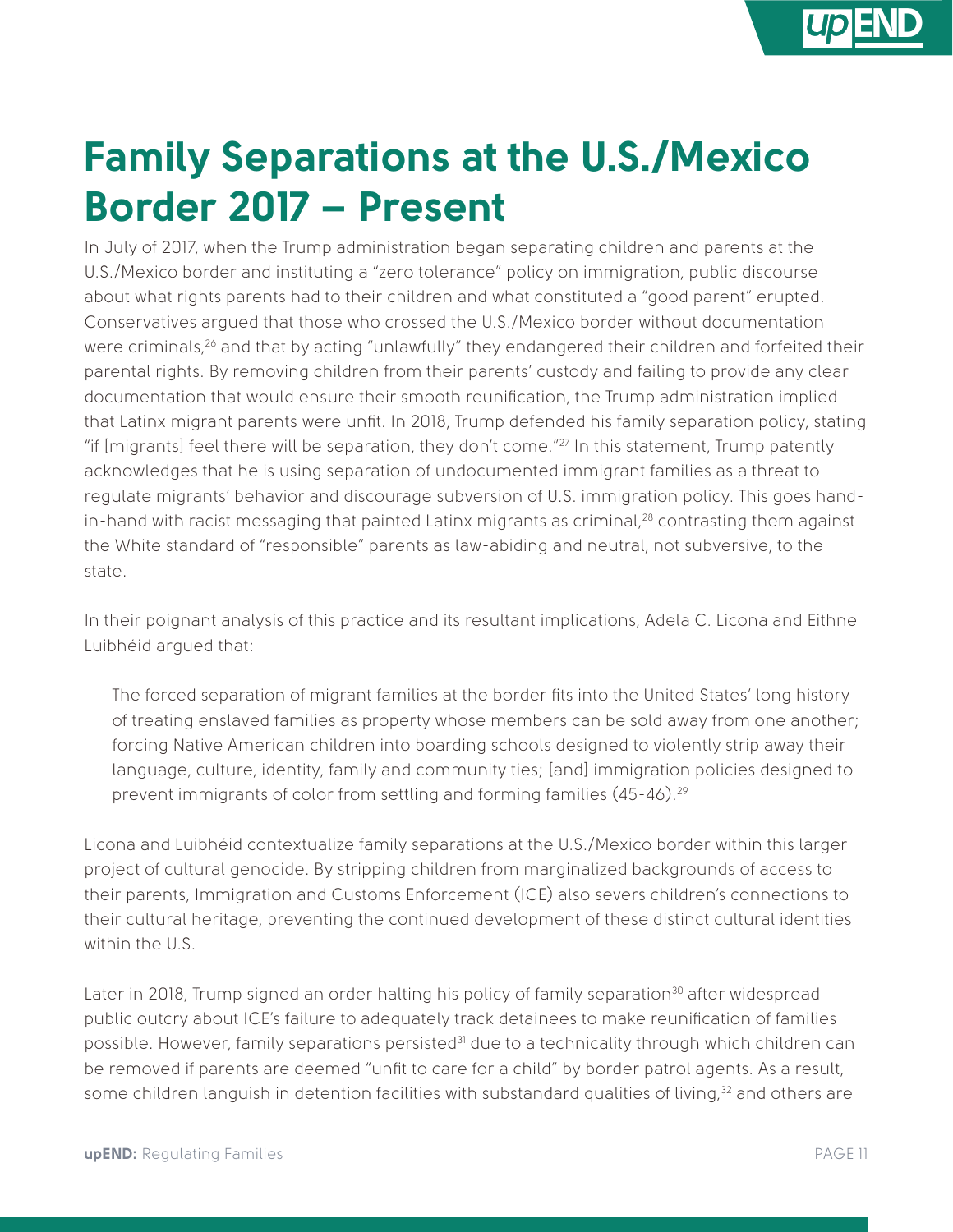

placed with U.S. citizens and foster families,<sup>33</sup> reifying all the notions of saviorism and amplifying the public construction of migrant parents as "criminal." Regardless of foster families' benevolent public image, children placed in both foster families and detention facilities faced rampant physical and sexual abuse.<sup>34</sup> Fear of exposing children to these harms has become a feature of U.S. immigration policy, as separation and violence towards children is regarded as a threat to dissuade prospective migrants who are often moving to the United States to escape violence and instability that the United States caused in their countries of origin.<sup>35</sup> As a result, parents who brave the treacherous immigration journey with their families are then characterized as irresponsible and unloving parents for exposing their children to the risks of immigrating, overlooking the risk assessment that parents had to make when deciding whether to leave their children in the difficult circumstances where they were raised.

## **Regulation Today**

Today, we see formalized practices of behavioral regulation continue in the family policing system. When family policing agents intervene in a family, their safety plan can include mandating that parents buy new home goods and child care products; attend parenting, anger management, and substance abuse programming; receive mandated counseling sessions; and remove partners that they deem "problematic" from the home.<sup>36</sup> For example, in states where bed-sharing is seen as child maltreatment, parents may be asked to buy their child their own bed or crib. Parents are "asked" to make these adjustments because these safety plans are supposedly voluntary. But when parents are threatened with the prospect of losing their children, they are understandably reluctant to refuse any part of the plan. Parents are not adequately informed about their rights, infrequently have access to legal counsel, and do not have full agency to refuse the plan or insist that the plan does not adequately address their needs.<sup>37</sup>

These regulatory requirements are harmful in myriad ways and rarely address the circumstances that led to a family's involvement with the family policing system in the first place. The 2018 Families First Prevention Services Act (FFPSA) is a clear example of this: its name is a misnomer suggesting that it supports prevention services, when in fact, it funds the aforementioned regulatory measures. If a parent is sharing a bed with their child because they cannot afford to buy another bed or crib, mandating that they buy this unaffordable item only exacerbates their financial insecurity. A preventative plan would have focused on preventing families from entering the position of financial scarcity in the first place. In this way, the safety plan does more to mandate a host of tasks that bring a family closer to appearing "compliant" with the subjective and biased standard that the family policing system imposes than it does to transform the circumstances that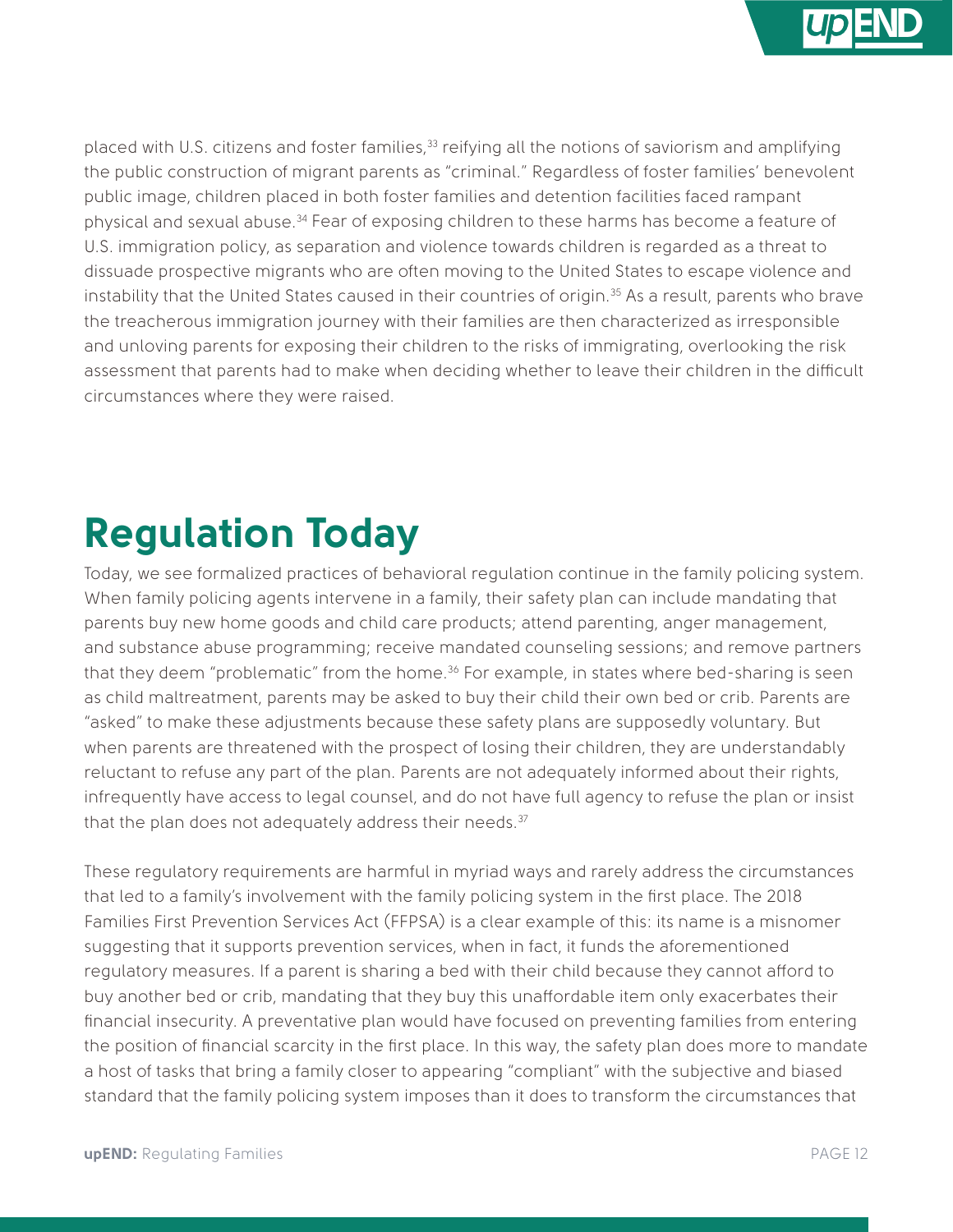

made the initial maltreatment possible in the first place.

Though there have been sporadic efforts throughout history to shift towards models of child welfare that prioritize family unity and instances of offering cash assistance to <u>families</u>,<sup>38</sup> these small advances often categorically excluded Black families and only benefited poor White families. The FFPSA, for example, included provisions that offer financial assistance to unrelated (often White) foster parents but not the (often Black) family members who parent youth relatives through next-of-kin placements. This prioritization of White families conveys the message that White families are less harmful and more redeemable than families of color, and more deserving of social and financial assistance.

The harms of regulatory safety plans are not only financial, but also emotional. When White family policing agents who are prone to misperceiving and villainizing people of color (especially Black people) ask that parents attend anger management courses or substance abuse treatment, they create a distrusting rupture between agency and family, teaching families of color that they are being watched, discouraging parents from transparently asking for help when needed,<sup>39</sup> and inconveniencing parents further. While completing safety plans, system-involved parents are held to a superhuman standard that enforces and champions White cultural values and practices of child rearing.

This celebration of White parenting conveys the notion that White parents are superior caregivers and simultaneously, these regulations often do not impact White families in the same strenuous ways. Caseworkers, counselors, and attorneys acknowledge that they hear White parents admit to using drugs at the same or higher rates<sup>40</sup> than their clients of color, but they are still less likely to be subjected to safety plans.<sup>41-</sup> If we look at the 400+ year history of regulating parents of color and constructing them as deviants or criminals, we can see that this exceptional treatment of White parents reveals the true purpose of family regulation. Family regulation is not about solving the circumstances that may create child maltreatment but instead it is about controlling the behavior of Black, brown, and Indigenous families. Embedded into the fabric of U.S. culture, law, and practice is the notion that Black, brown, and Indigenous parents are inherently deviant and less skilled parents, that their children are victims of their deviance, and that they do not deserve equal access to the basic right to raise their own children.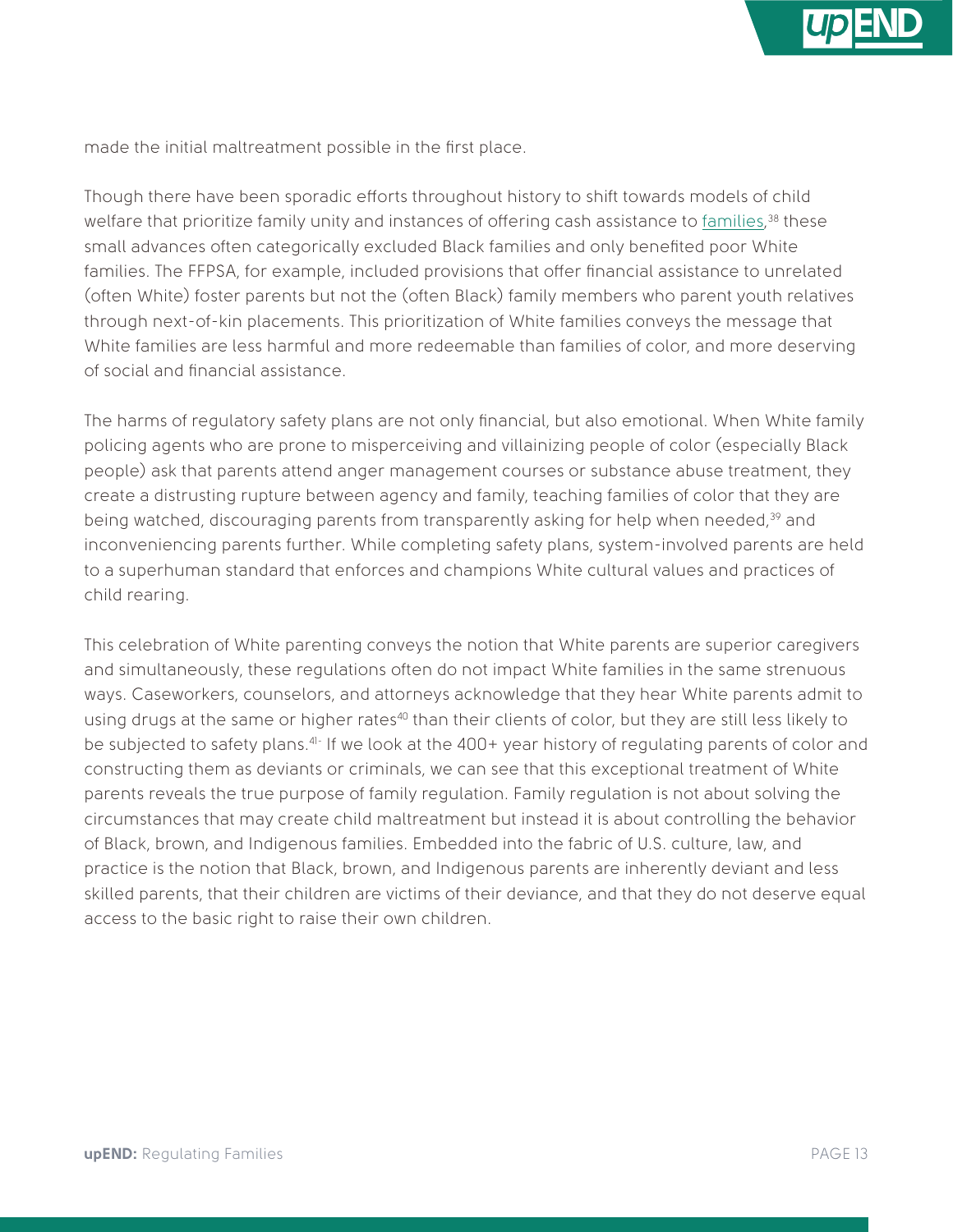

# **Moving Beyond Regulation and Family Policing**

At the upEND Movement, we dare to imagine a future in which we all take on a societal responsibility to bolster healthy family development. In this future, we appreciate the origins and strengths of different cultural approaches to childrearing instead of trying to force every family to conform to one vision of "success." We transition away from viewing a child's health as an individual parent's responsibility and towards understanding that we are all responsible for creating a world in which children and parents can thrive. Accordingly, we do not blame individual parents' shortcomings (or racialized groups' supposed inadequacies) for children's struggles, instead faulting the cultural and political failures that have fostered an environment that does not nurture families' health.

To pursue this end, we have to rethink and recommit where we focus our efforts to strengthen families. Existing reforms focus on expanding the assortment of classes, programs, treatments, and mandates that system-impacted families are subjected to. We want to do away with "subjecting" anyone to anything, refusing to accept the idea that Black, Latinx, and Indigenous parents are "subjects." Instead, we fight to see the end of the family policing system and to invest in ongoing efforts to shift towards a model of community child rearing and expanding the social safety net for families (without expanding the network of surveillance and regulation). This can include measures such as:

- Guaranteed, no-strings attached income
- Safe and comfortable public housing
- Free childcare
- Paid parental leave
- Free, high-quality, culturally competent, and anti-racist mental health services
- Universal healthcare

By expanding the resources available to families and shifting the responsibility of supporting familial health to a communal level as opposed to an individual one, we can support families' efforts to thrive on their own terms.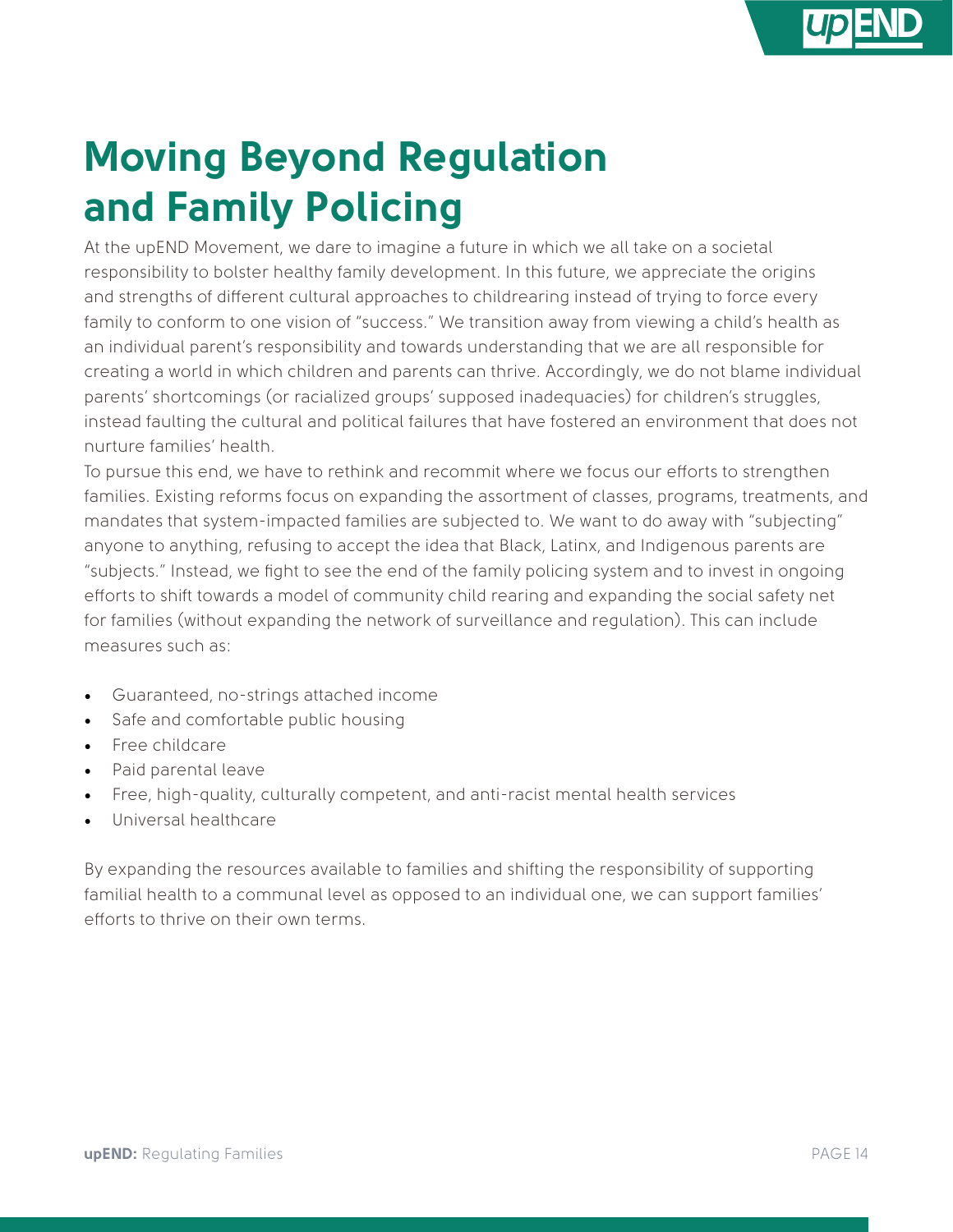

### **Endnotes**

<sup>1.</sup> Briggs, L. (2021). *[Taking children: A history of American terror](https://www.ucpress.edu/book/9780520385771/taking-children)*. University of California Press.

2. NAACP Legal Defense and Education Fund. (2009). *["Post racial" America? Not yet: Why the fight](https://www.naacpldf.org/wp-content/uploads/Post-Racial-America-Not-Yet_Political_Participation.pdf)  [for voting rights continues after the election of Barack Obama](https://www.naacpldf.org/wp-content/uploads/Post-Racial-America-Not-Yet_Political_Participation.pdf)*.

<sup>3.</sup> This paper specifically refers to slavery during the colonial and antebellum eras, though it is essential to acknowledge that enslavement persists presently all over the world, including in the U.S., particularly through the trafficking and labor exploitation of migrants. This range of dates starts at the 1619 origin of the formalized transatlantic slave trade and ends at the 1865 ratification of the Thirteenth Amendment, ending chattel slavery. It is important to recognize that while the transatlantic slave trade was legally halted in 1808, recent evidence and anecdotes from Zora Neale Hurston's Barracoon about the Clotilda slave ship tells us that this practice persisted illegally until 1860.

4. Puzzanchera, C., Taylor, M., Kang, W. and Smith, J. (2022). *[Disproportionality rates for children of](http://ncjj.org/AFCARS/Disproportionality_Dashboard.asp?selDisplay=2)  [color in foster care dashboard](http://ncjj.org/AFCARS/Disproportionality_Dashboard.asp?selDisplay=2)*. National Council of Juvenile and Family Court Judges.

5. DeGruy, J. (2017). *[Post traumatic slave syndrome: America's legacy of enduring injury and](https://www.bethehealing.com/shop)  [healing](https://www.bethehealing.com/shop)*. Joy DeGruy Publications Inc.

6. Puzzanchera, C., Taylor, M., Kang, W. and Smith, J. (2022). *[Disproportionality rates for children of](http://ncjj.org/AFCARS/Disproportionality_Dashboard.asp?selDisplay=2)  [color in foster care dashboard](http://ncjj.org/AFCARS/Disproportionality_Dashboard.asp?selDisplay=2)*. National Council of Juvenile and Family Court Judges.

7. [Proceedings of the National Conference of Charities and Correction, 1892.](https://carlisleindian.dickinson.edu/sites/all/files/docs-resources/CIS-Resources_1892-PrattSpeech.pdf)

8. Pember, M. A. (2019). *[Death by civilization](https://www.theatlantic.com/education/archive/2019/03/traumatic-legacy-indian-boarding-schools/584293/)*. The Atlantic.

9. Pember, M. A. (2016). *[Intergenerational trauma: Understanding Natives' inherited pain](https://www.ncfr.org/system/files/2017-12/The%20Great%20Hurt%20-%20Facing%20the%20Trauma%20of%20Indian%20Boarding%20Schools.pdf)*. Indian Country Today Media Network.

10. King, W. (2011). *[Stolen children](https://iupress.org/9780253222640/stolen-childhood-second-edition/#:~:text=Stolen%20Childhood%20is%20a%20wonderful,strengths%20of%20research%20and%20analysis.&text=King%20provides%20a%20jarring%20snapshot,the%20children%20and%20their%20parents.)*. Indiana University Press.

11. Goldstein, A. (2014). *[Possessive investment: Indian removals and the affective entitlements of](https://www.jstor.org/stable/43823185?seq=1)  [Whiteness](https://www.jstor.org/stable/43823185?seq=1)*. American Quarterly, 66(4), 1077-1084.

12. Alexander, M. (2020). *[The new Jim Crow: Mass incarceration in the age of colorblindness – 10th](https://newjimcrow.com/)  [anniversary edition](https://newjimcrow.com/)*. New Press.

13. Okie, S. (2009). *[The epidemic that wasn't](https://www.nytimes.com/2009/01/27/health/27coca.html)*. The New York Times[.](https://www.dukeupress.edu/antiblackness)

14. Schlosser, E. (1998). *[The prison industrial complex](https://www.theatlantic.com/magazine/archive/1998/12/the-prison-industrial-complex/304669/)*. The Atlantic.

 $15.$  Ibid.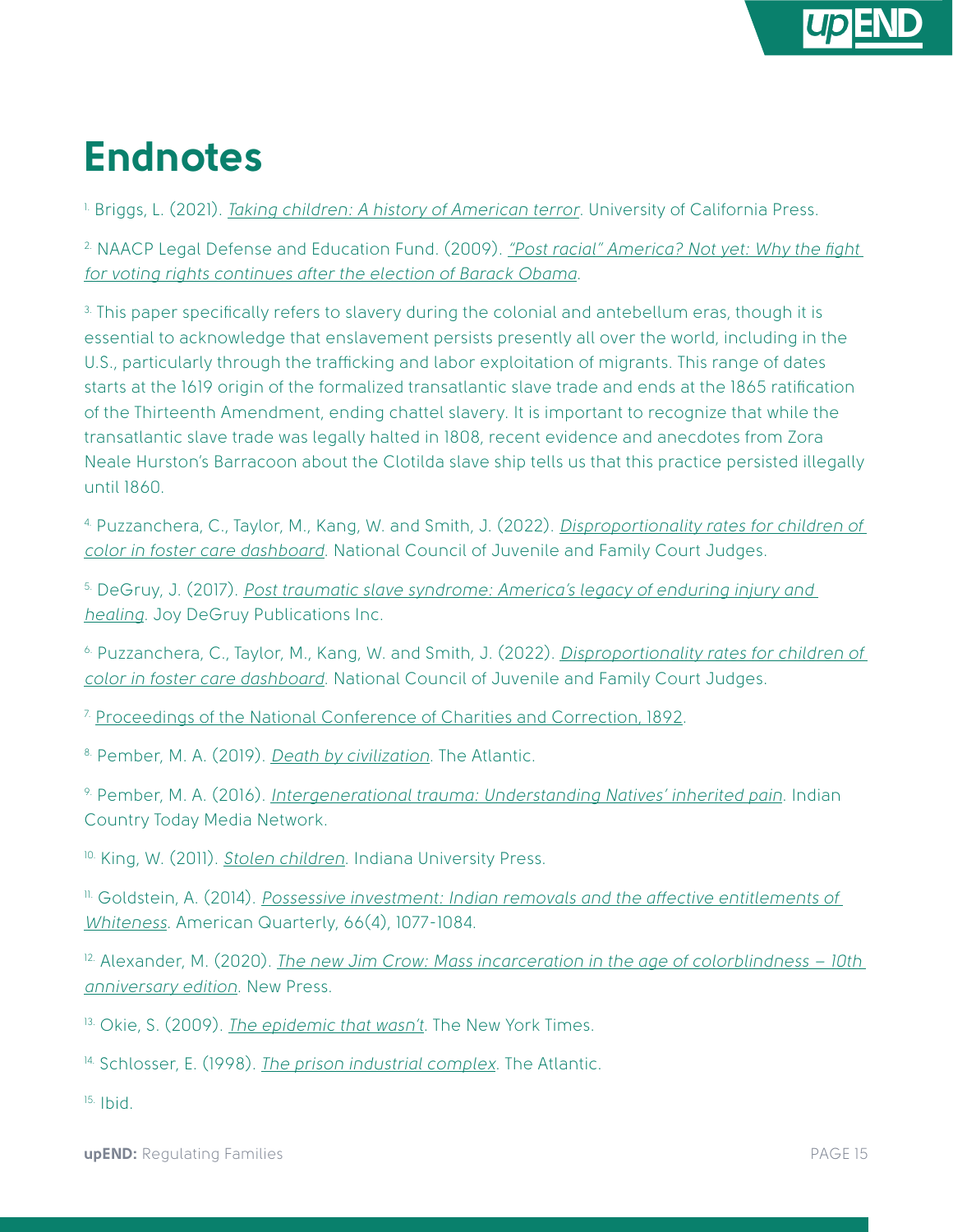

16. Ibid.

- 17. The Sentencing Project. (n.d.). *[Criminal justice facts](https://www.sentencingproject.org/criminal-justice-facts/)*.
- 18. National Institute of Justice. (n.d.). *[U.S. incarceration rates by race and sex](https://nij.ojp.gov/media/image/19511)*.
- 19. Roberts, D. (n.d.). *[ASFA: An assault on family preservation](https://www.pbs.org/wgbh/pages/frontline/shows/fostercare/inside/roberts.html)*. Frontline.
- <sup>20</sup> Rich, S. (1984). [Reagan welfare cuts found to worsen families' povert](https://www.washingtonpost.com/archive/politics/1984/07/29/reagan-welfare-cuts-found-to-worsen-families-poverty/077278f9-a875-4791-9c34-d1cf3cd148b5/)y. The Washington Post.
- 21. Roberts, D. (2002). [Shattered bonds: The color of child welfare](https://www.hachettebookgroup.com/titles/dorothy-roberts/shattered-bonds/9780465070596/). Basic Books.
- 22. Rich, S. (1984). *[Reagan welfare cuts found to worsen families' poverty](https://www.washingtonpost.com/archive/politics/1984/07/29/reagan-welfare-cuts-found-to-worsen-families-poverty/077278f9-a875-4791-9c34-d1cf3cd148b5/)*. The Washington Post.
- 23. Roberts, D. (2002). *[Shattered bonds: The color of child welfare](https://www.hachettebookgroup.com/titles/dorothy-roberts/shattered-bonds/9780465070596/)*. Basic Books.

24. Ibid, 90-91.

25. Roberts, D. (2002). *[Shattered bonds: The color of child welfare](https://www.hachettebookgroup.com/titles/dorothy-roberts/shattered-bonds/9780465070596/)*. Basic Books.

26. National Public Radio. (2018). *[Transcript: Homeland Security Secretary Kirstjen Nielsen's full interview](https://news.wosu.org/news-partners/2018-05-10/transcript-homeland-security-secretary-kirstjen-nielsens-full-interview-with-npr#stream/0)  [with NPR](https://news.wosu.org/news-partners/2018-05-10/transcript-homeland-security-secretary-kirstjen-nielsens-full-interview-with-npr#stream/0)*.

27. Salama, V. (2018). *[Trump defends separating families at the border](https://www.wsj.com/articles/trump-defends-separating-families-at-the-border-1539464658)*. The Wall Street Journal.

28. Ye Hee Lee, M. (2015). *[Donald Trump's false comments connecting Mexican immigrants and crime](https://www.washingtonpost.com/news/fact-checker/wp/2015/07/08/donald-trumps-false-comments-connecting-mexican-immigrants-and-crime/)*. The Washington Post.

29. Licona, A. C., & Luibhéid, E. (2018). *[The regime of destruction: Separating families and caging children](https://muse.jhu.edu/article/705524)*. Feminist Formations, 30(3), 47-48.

30. Edelman, A. (2018). *[Trump signs order stopping his policy of separating families at border](https://www.nbcnews.com/politics/immigration/trump-says-he-ll-sign-order-stopping-separation-families-border-n885061)*. NBC News.

31. Washington, J. (2019). *[The government has taken at least 1,100 children from their parents since](https://theintercept.com/2019/12/09/family-separation-policy-lawsuit/)  [family separations officially ended](https://theintercept.com/2019/12/09/family-separation-policy-lawsuit/)*. The Intercept.

32. Dickerson, C. (2019). *['There is a stench': Soiled clothes and no baths for migrant children at a Texas](https://www.nytimes.com/2019/06/21/us/migrant-children-border-soap.html)  [center](https://www.nytimes.com/2019/06/21/us/migrant-children-border-soap.html)*. The New York Times.

33. Associated Press. (2019). *[Migrant kids split at border were harmed in foster care, claims say](https://www.usatoday.com/story/news/politics/2019/08/16/immigrant-children-separated-border-abused-foster-care-claims/2027970001/)*. USA Today.

34. Ibid.

35. Borger, J. (2018). *[Fleeing a hell the US helped create: Why Central Americans journey north](https://www.theguardian.com/us-news/2018/dec/19/central-america-migrants-us-foreign-policy)*. The Guardian.